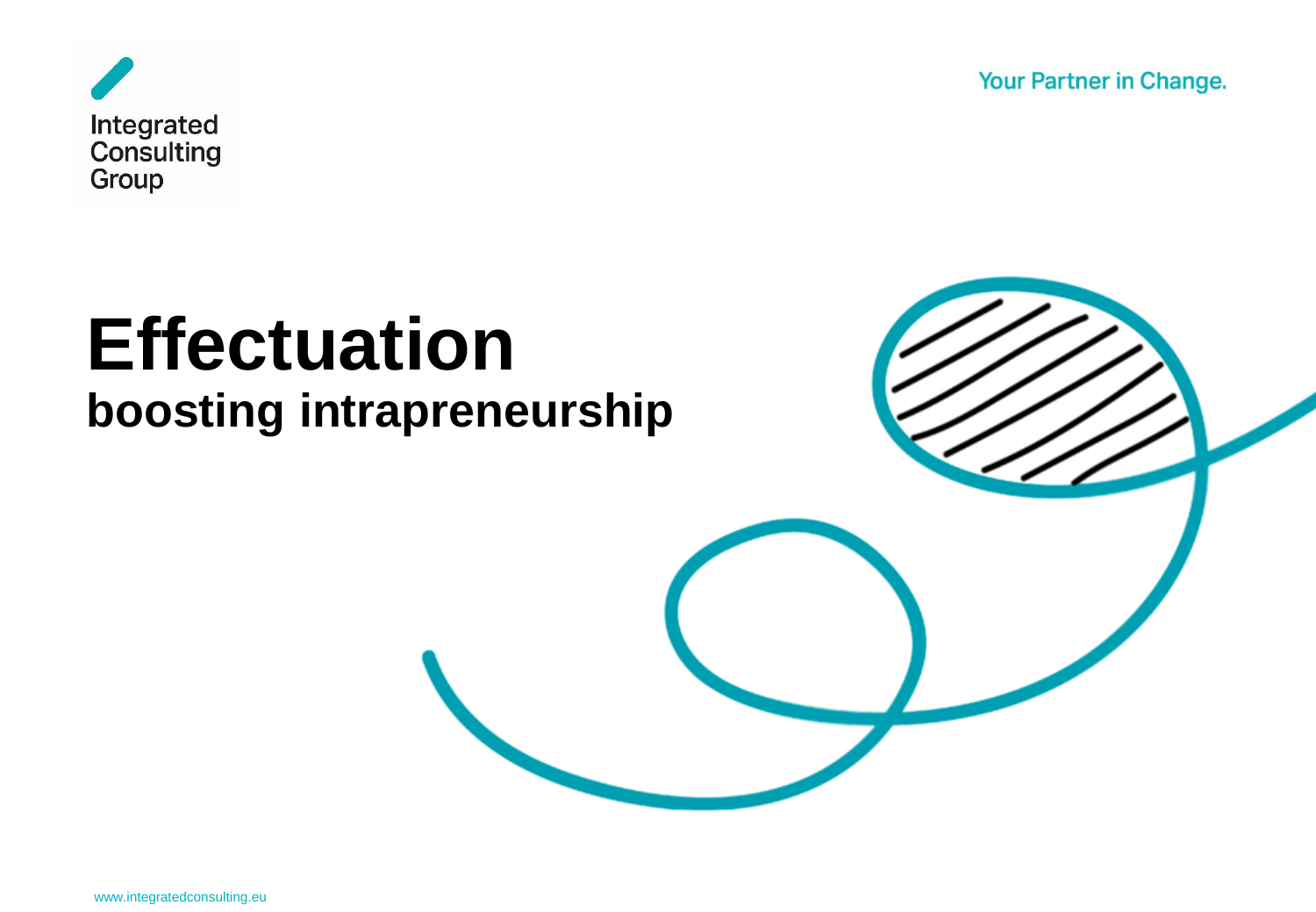#### THE HEROES OF THE VUCA-WORLD



## **Intrapreneurs = Entrepreneures in the organization**

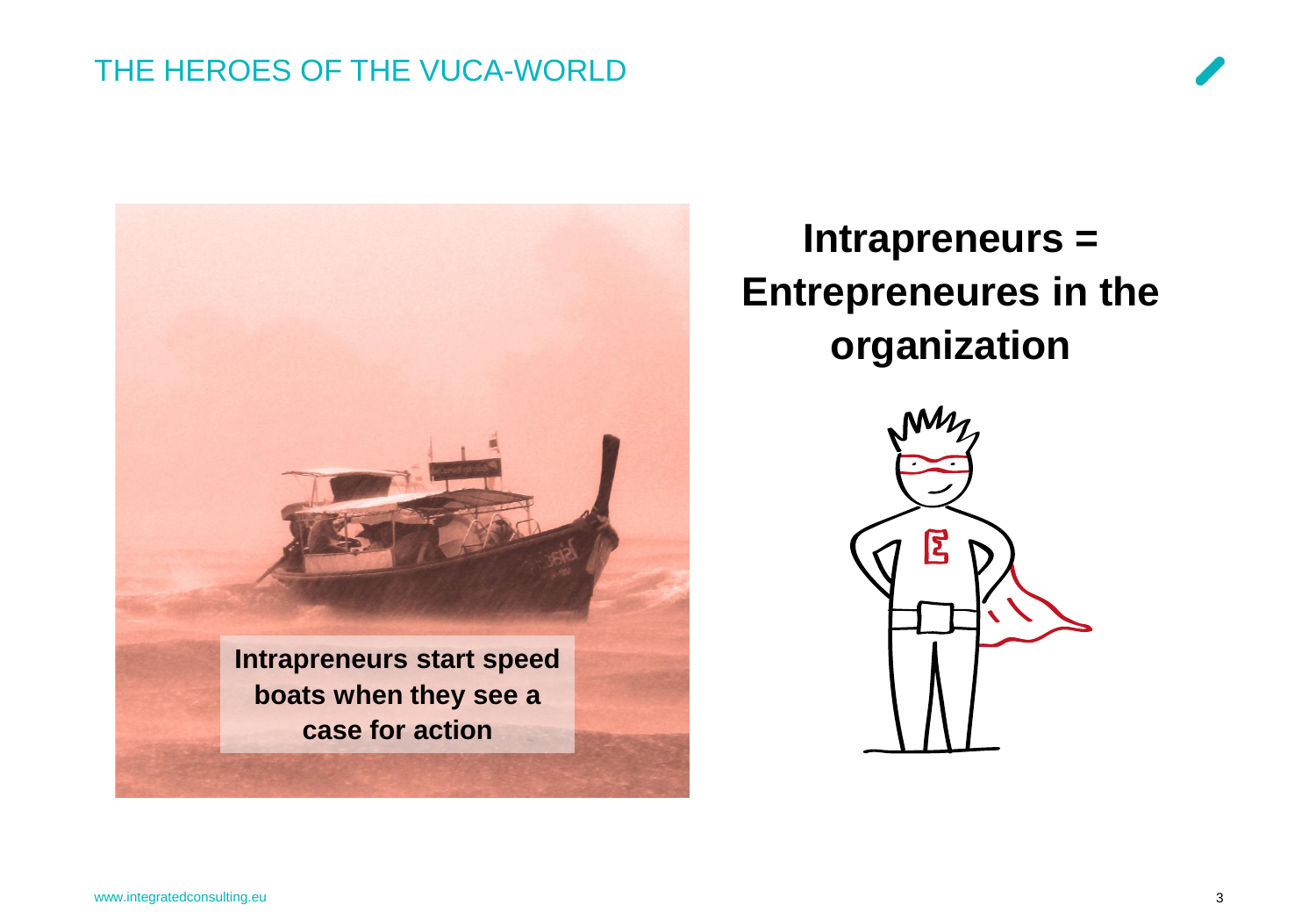

## REDUCING UNCERTAINTY: PROCESS AND PRINCIPLES OF EFFECTUATION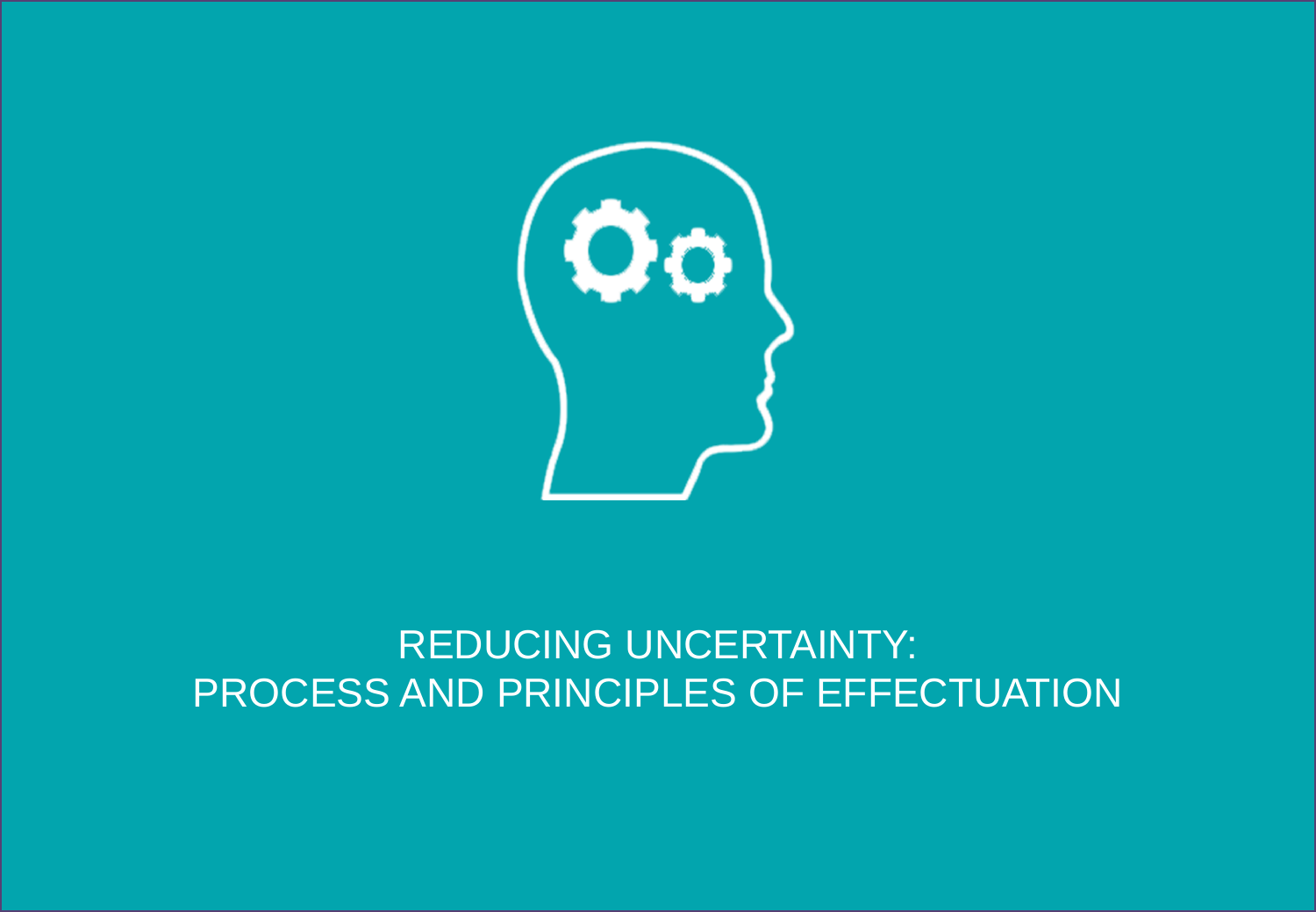#### THINK LIKE A STARTUP

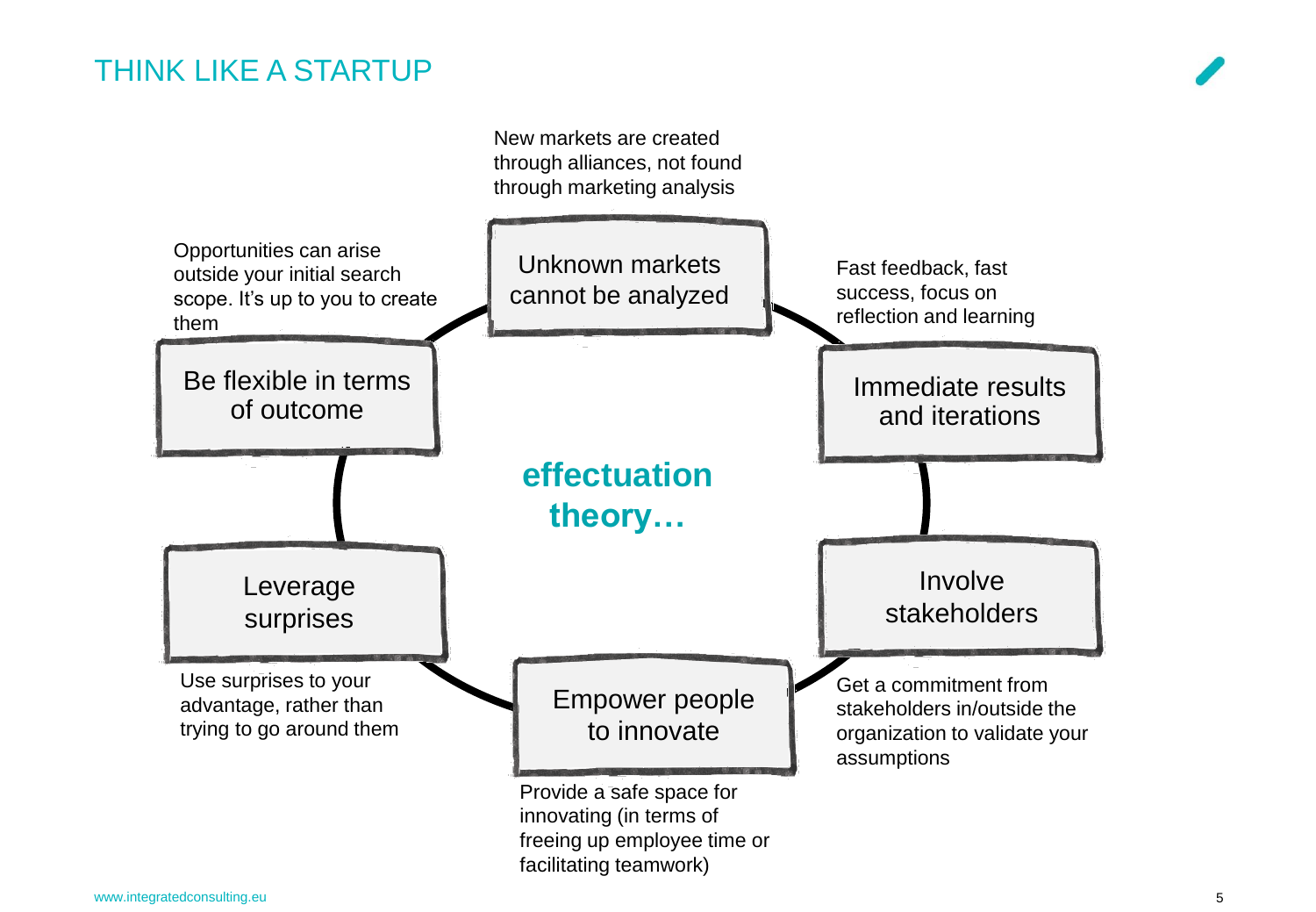#### ENTREPRENEUR MINDSET: CYCLICAL EFFECTUATION PROCESS

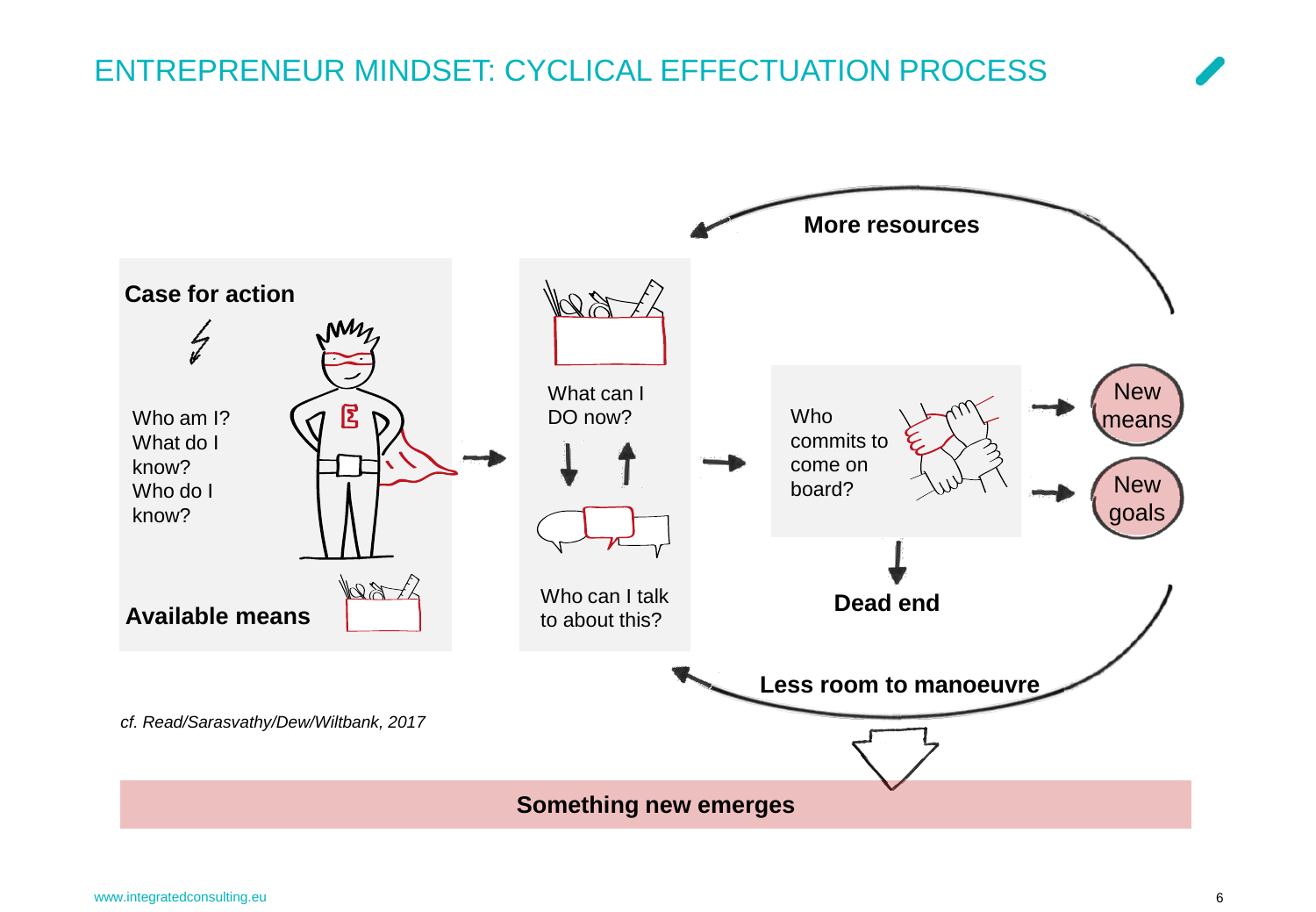#### CAUSAL VS. EFFECTUATION PRINCIPLES



| Future is uncertain       | Future can be planned    |
|---------------------------|--------------------------|
| Targets can be negotiated | Targets are fixed        |
| Information ambiguous     | Information is clear     |
| Constant change           | Hardly any change        |
| Overwhelming complexity   | Complexity under control |

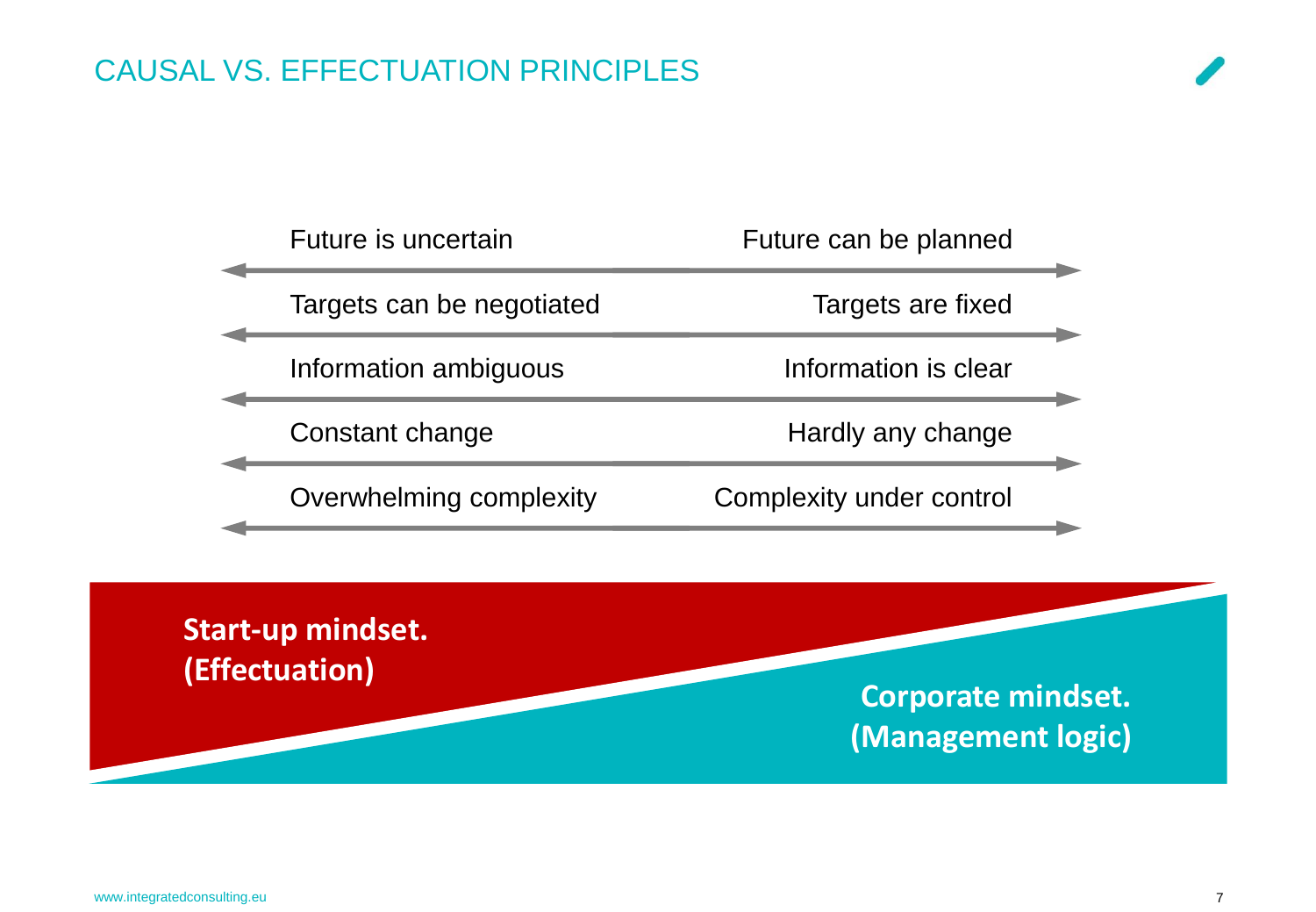

## EFFECTUATION INSIDE: IMPLEMENTING EFFECTUATION THROUGH THE "MARKET OF MAKERS" AND THE "SPEEDBOAT REGATTA"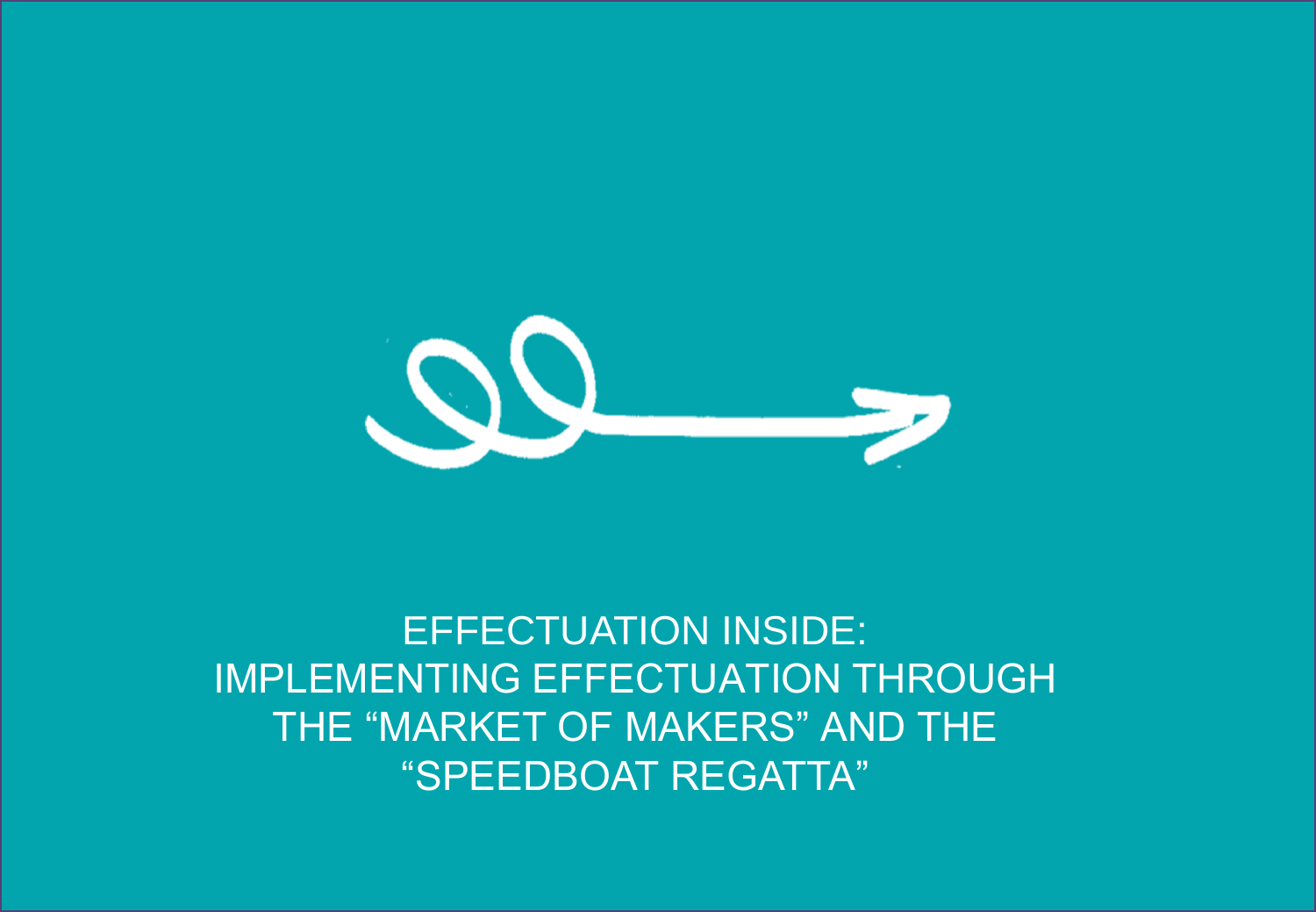

In the context of the "Market of Makers", committed employees craft and launch

entrepreneurial speedboats. During the following

"Speedboat Regatta" anything goes provided it is within the limits of the guard rails.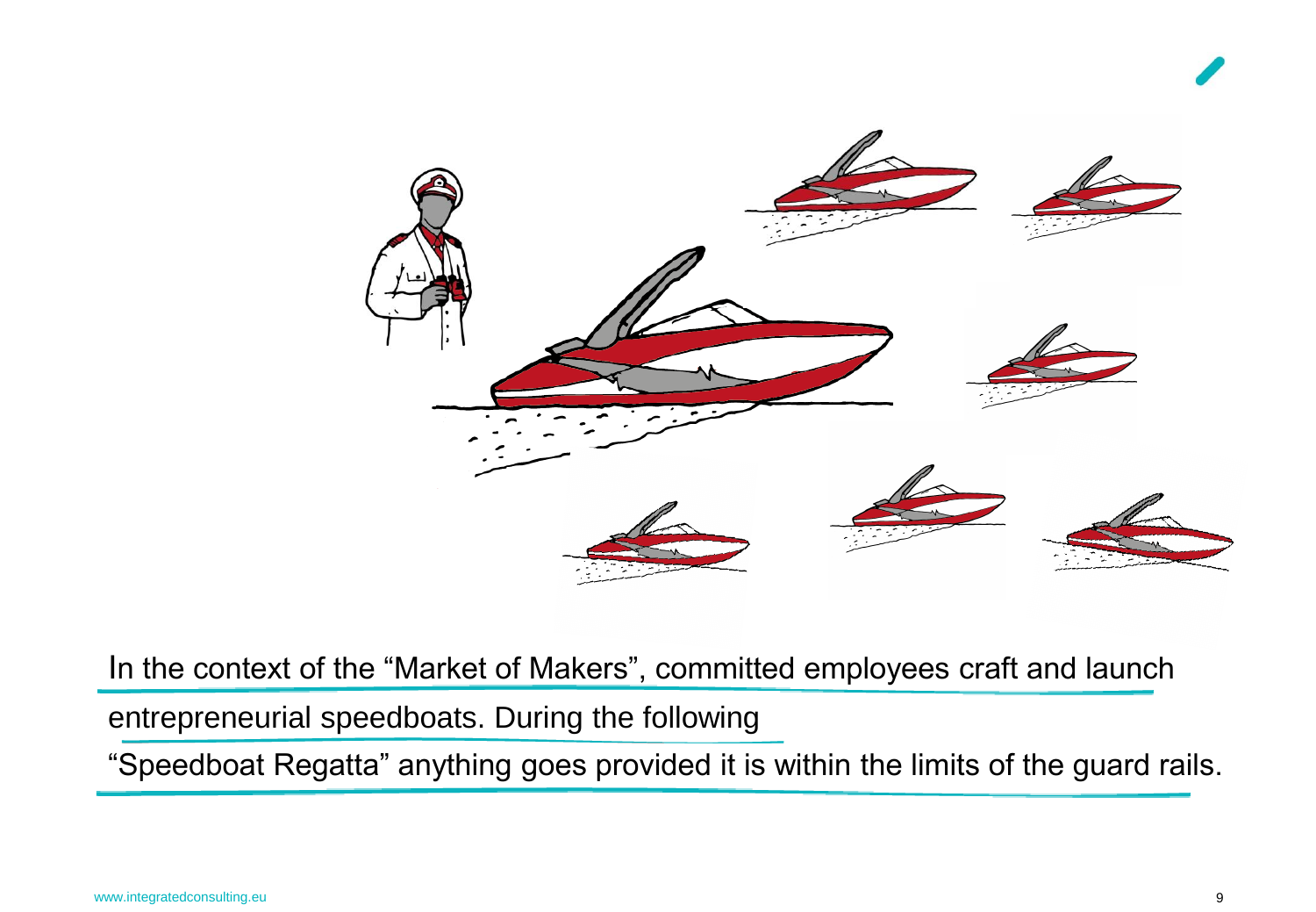

## Entrepreneurship is taking journeys in uncertain waters:

If you want to discover America, you need to depart towards India!

Prof. Saras Sarasvathy